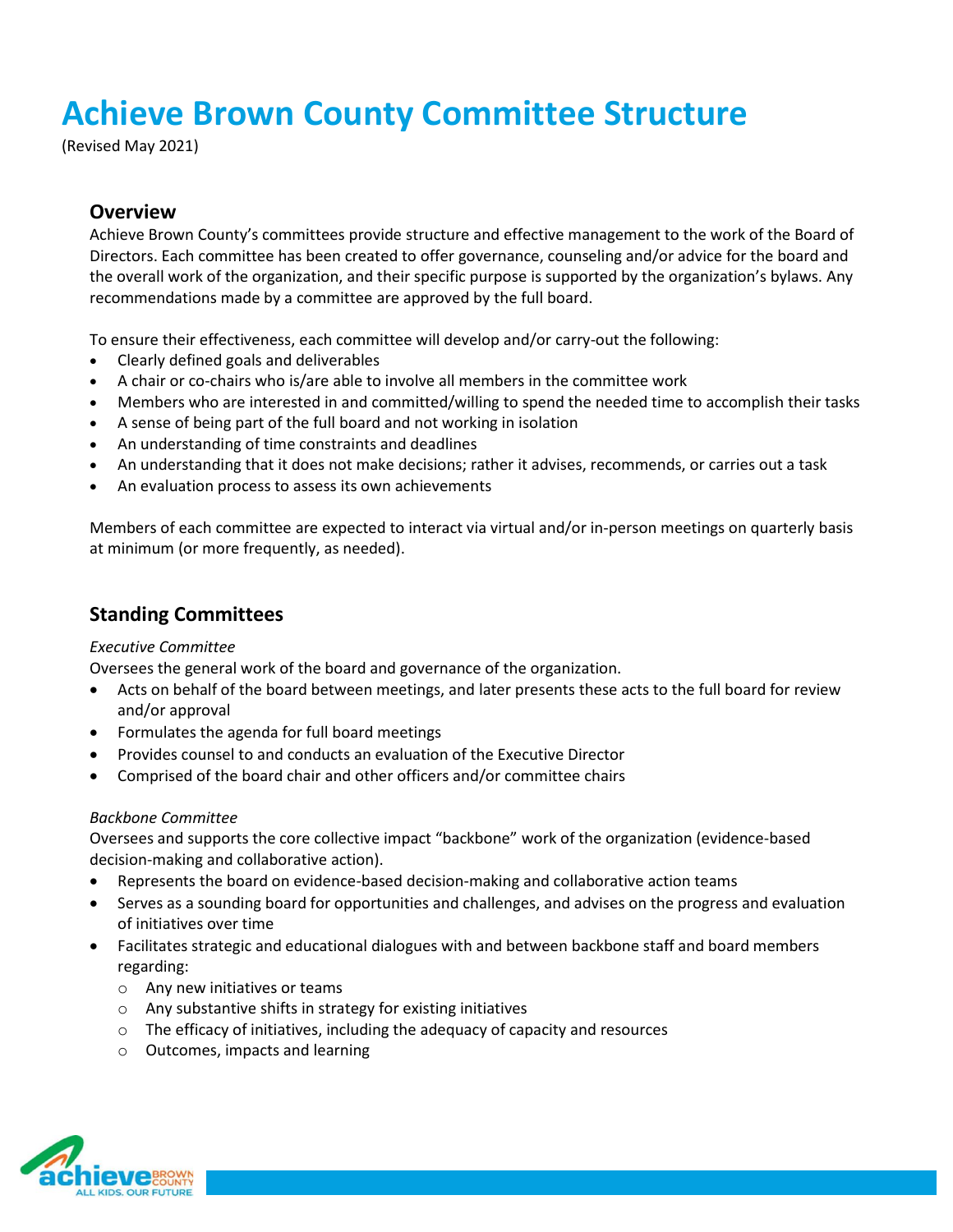#### *Engagement Committee*

Oversees the engagement of board and community members in support of the organization's work.

- Identifies, recruits and orients new board members
- Assesses and develops ongoing engagement, education and service opportunities for board members
- Assesses general awareness of the organization's work and its image/reputation in the community, and advises on opportunities for marketing, communication, outreach and promotion

#### *Finance Committee*

Oversees the organization's use of funds.

- Advises on the development of the annual budget
- Ensures accurate tracking/monitoring/accountability for funds and adequate financial controls
- Reviews audits and other formal financial reports

## **Ad Hoc Committees**

Ad hoc committees are temporary committees established by the board of directors to fulfill a specific purpose or address a specific issue. The members of these committees meet more frequently (at least once a month) on a short-term basis.

*Sustainability Committee (current term: July - December 2021; convenes every three-to-five years thereafter)* Oversees the organization's development of funds.

- Stewards the development and implementation of the organization's Sustaining Investment Campaign
- Identifies, helps build relationships with, and solicit funds from external sources of support
- Advises on the identification and creation of self-sustaining revenue streams and long-term sustainability models